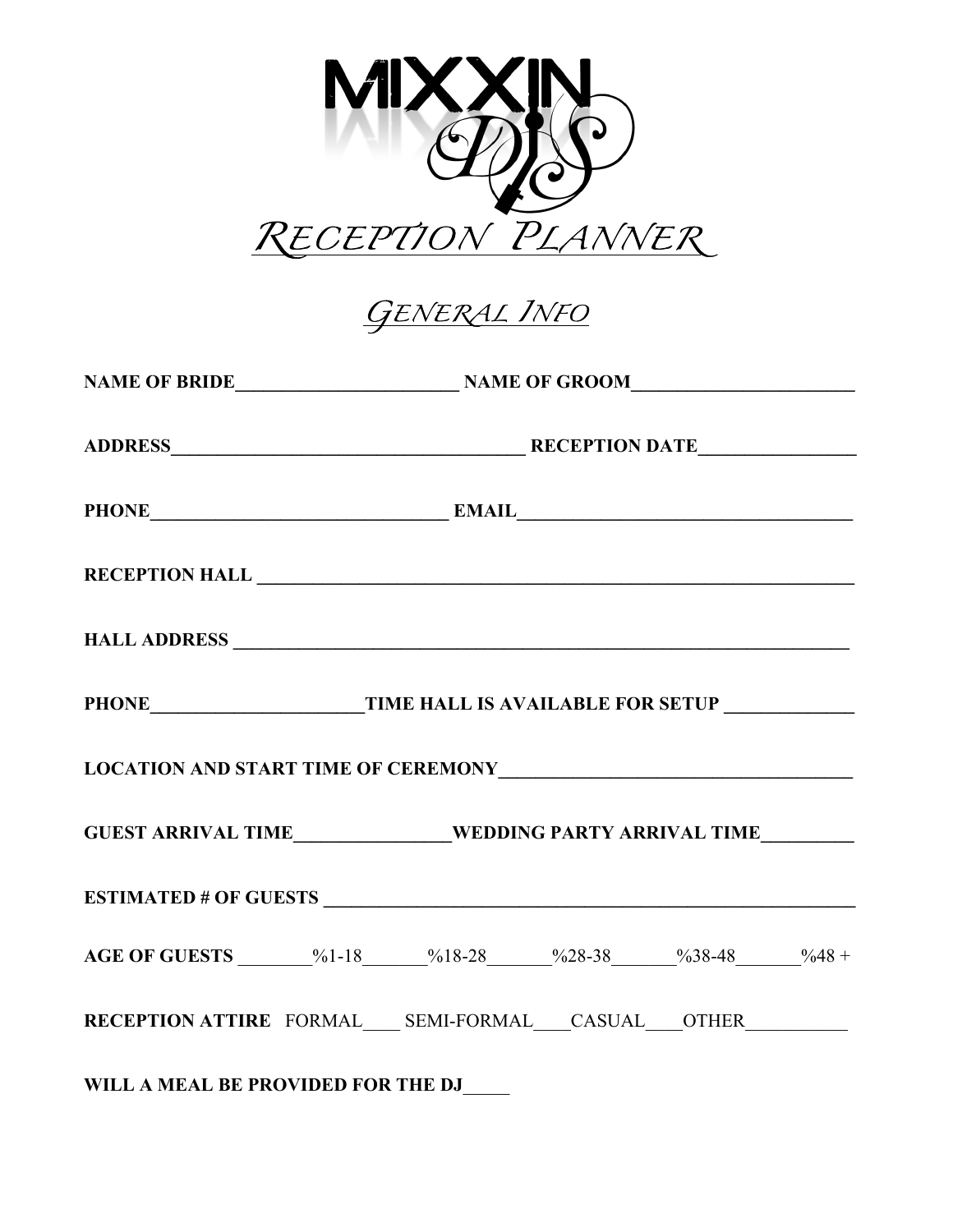## *BRIDAL PARTY*

| <b>ENTRANCE SONG</b>          |                                                                                                                                                                                                                               |
|-------------------------------|-------------------------------------------------------------------------------------------------------------------------------------------------------------------------------------------------------------------------------|
|                               |                                                                                                                                                                                                                               |
| <b>OPTIONAL INTRODUCTIONS</b> |                                                                                                                                                                                                                               |
|                               | <b>RING BEARER</b>                                                                                                                                                                                                            |
|                               | USHER <b>Executive Service</b>                                                                                                                                                                                                |
| <b>MOTHER OF BRIDE</b>        | <b>FATHER OF BRIDE</b>                                                                                                                                                                                                        |
| MOTHER OF GROOM               | <b>FATHER OF GROOM</b>                                                                                                                                                                                                        |
| <b>BRIDAL PARTY</b>           |                                                                                                                                                                                                                               |
| <b>BRIDESMAID</b>             | <b>GROOMSMAN</b>                                                                                                                                                                                                              |
| BRIDESMAID                    | <b>GROOMSMAN</b>                                                                                                                                                                                                              |
| <b>BRIDESMAID</b>             | GROOMSMAN FOR THE STATE OF THE STATE OF THE STATE OF THE STATE OF THE STATE OF THE STATE OF THE STATE OF THE STATE OF THE STATE OF THE STATE OF THE STATE OF THE STATE OF THE STATE OF THE STATE OF THE STATE OF THE STATE OF |
| <b>BRIDESMAID</b>             | <b>GROOMSMAN</b>                                                                                                                                                                                                              |
| <b>BRIDESMAID</b>             | GROOMSMAN<br><b>Contract Contract Contract Contract</b>                                                                                                                                                                       |
|                               | BRIDESMAID___________________________GROOMSMAN__________________________________                                                                                                                                              |
|                               | BRIDESMAID____________________________GROOMSMAN_________________________________                                                                                                                                              |
|                               |                                                                                                                                                                                                                               |
|                               |                                                                                                                                                                                                                               |
|                               |                                                                                                                                                                                                                               |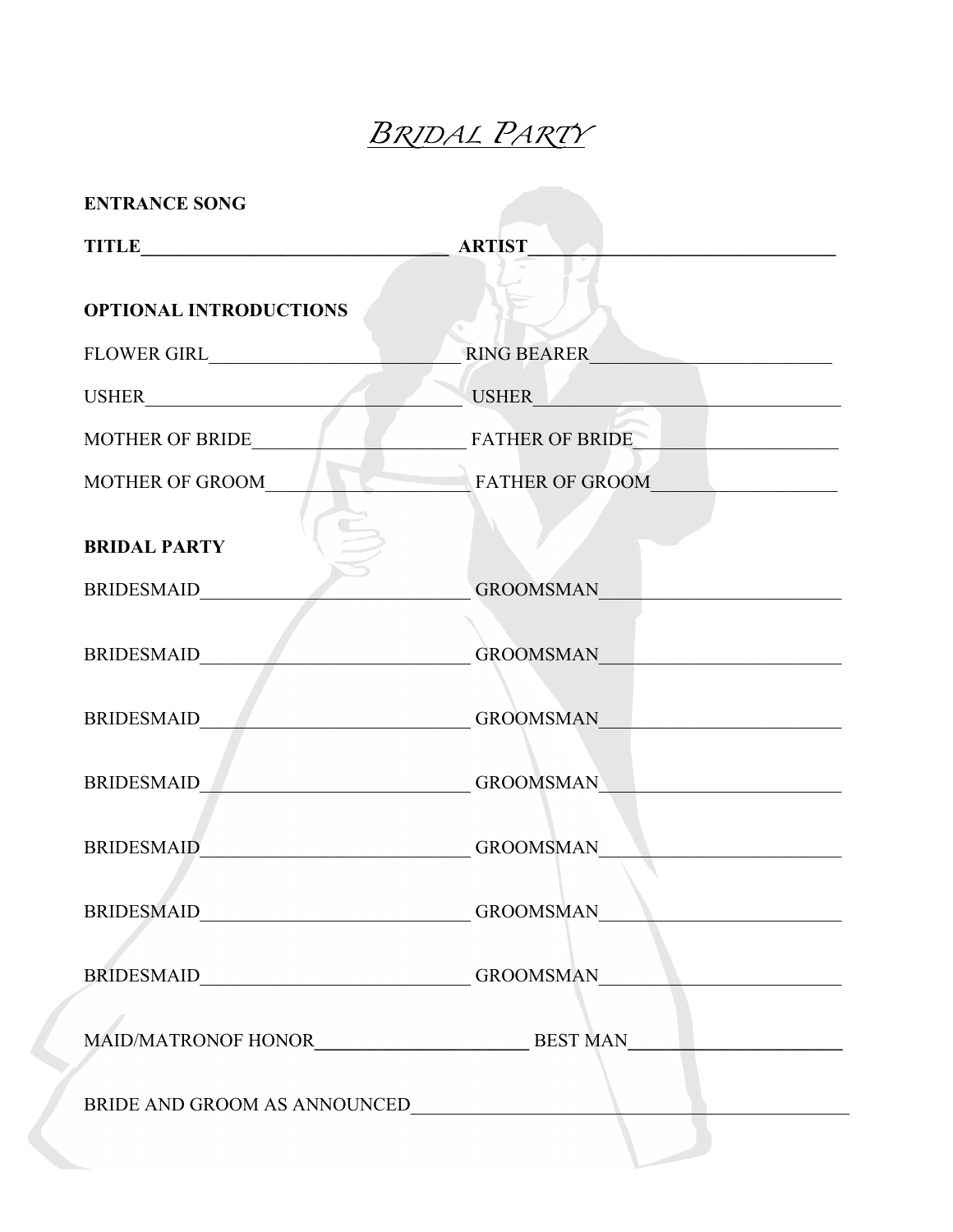## EVENTTIMELINE

## PLEASE CHECK ALL THAT APPLY AND EXPECTED TIME TO TAKE PLACE.

| COCKTAIL / DINNER MUSIC - TIME                                                                                                                                                                                                |
|-------------------------------------------------------------------------------------------------------------------------------------------------------------------------------------------------------------------------------|
| MUSIC STYLE (CIRCLE) Swingin Jazz Instrumental Top 40 OTHER                                                                                                                                                                   |
| ANNOUNCE WEDDING PARTY - TIME                                                                                                                                                                                                 |
| $\sqrt{\text{TOAST - TIME}}$                                                                                                                                                                                                  |
| $\boxed{\text{FROM:}\_\_\_\_\_\_}$                                                                                                                                                                                            |
| BLESSING - TIME                                                                                                                                                                                                               |
| $FROM:$                                                                                                                                                                                                                       |
| DINNER - TIME                                                                                                                                                                                                                 |
| BUFFET/PLATED_NT                                                                                                                                                                                                              |
| CAKE CUTTING -TIME                                                                                                                                                                                                            |
|                                                                                                                                                                                                                               |
| FIRST DANCE (BRIDE & GROOM) - TIME                                                                                                                                                                                            |
|                                                                                                                                                                                                                               |
| <b>DADDY/DAUGHTER DANCE - TIME</b>                                                                                                                                                                                            |
|                                                                                                                                                                                                                               |
| <b>MOTHER/SON DANCE - TIME</b>                                                                                                                                                                                                |
| SONG THE SONG THE STATE OF THE STATE OF THE STATE OF THE STATE OF THE STATE OF THE STATE OF THE STATE OF THE STATE OF THE STATE OF THE STATE OF THE STATE OF THE STATE OF THE STATE OF THE STATE OF THE STATE OF THE STATE OF |
| WEDDING PARTY DANCE - TIME                                                                                                                                                                                                    |
|                                                                                                                                                                                                                               |
| <b>BOUQUET TOSS - TIME______</b>                                                                                                                                                                                              |
|                                                                                                                                                                                                                               |
| GARTER REMOVAL - TIME                                                                                                                                                                                                         |
|                                                                                                                                                                                                                               |
|                                                                                                                                                                                                                               |